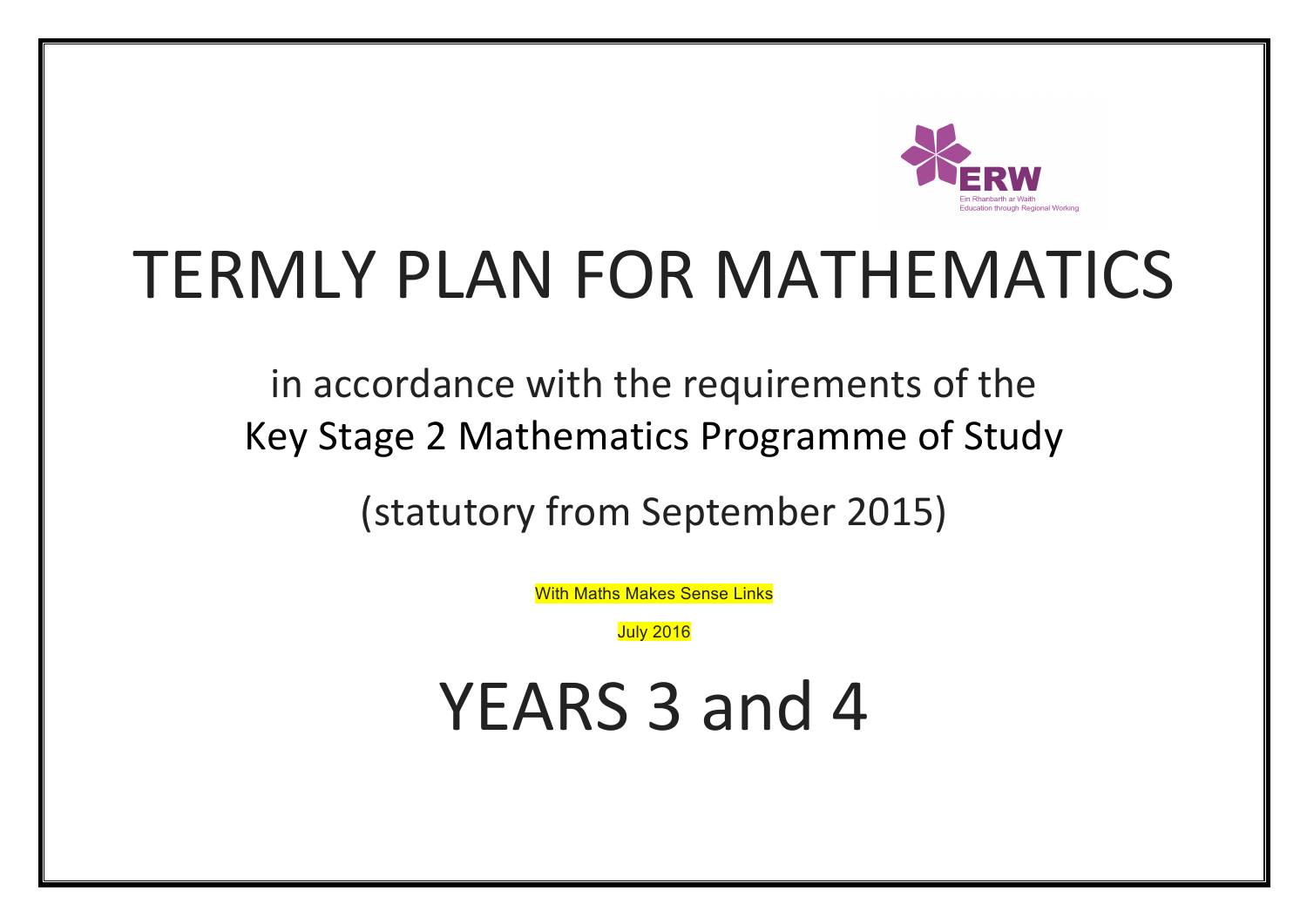## **IMPORTANT POINTS:**

• Mental and oral work - 'Practice and development of oral and mental skills.' The requirements are based on the requirements of the relevant ages within the Revised Curriculum and there is further detail to ensure depth and continuity.

• Develop Numerical Reasoning - (See below) There are regular opportunities to develop the skills below throughout the scheme of work.

• In the column "Resources", **ITP**s are referred to. All of the interactive programs are on the County Mathematics CD (2012 / 2013)

| Element<br>Strand |                                               |                                                                                                                                                     |
|-------------------|-----------------------------------------------|-----------------------------------------------------------------------------------------------------------------------------------------------------|
|                   | <b>Para</b>                                   | apply mathematical skills to various everyday situations and contexts                                                                               |
|                   | Solving<br>n<br>Ö<br>n                        | identify approriate information and actions needed to complete task or reach solution                                                               |
|                   | proces                                        | select approriate technique and mathematics to use                                                                                                  |
| reasoning         | connections<br>>Problem                       | select and use suitable measuring tools and units                                                                                                   |
|                   | cognising                                     | select approriate mental or written strategy and know when use of calculator is appropriate                                                         |
|                   | Ñ<br>$\tilde{\boldsymbol{\alpha}}$            | estimate and visualise quantity in measuring and use correct units                                                                                  |
|                   | gra                                           | clearly explain results and procedures using mathematical diction                                                                                   |
| arithmetical      | communicating<br>Oral or<br>written<br>enting | refine informal methods of recording written calculations, moving to formal calculation methods when sufficiently developed to do so                |
| Developing        | Ū<br>epre:<br>↑                               | use appropriate measuring units, symbols and notation                                                                                               |
|                   | $\alpha$                                      | select and draw appropriate charts, diagrams and graphs with suitable scales                                                                        |
|                   | gnp                                           | choose from an increasing range of verification strategies to determine whether answers are reasonable                                              |
|                   | gReasoni<br>Verifyin<br>5<br>Revising         | interpret answers in the context of the problem and consider whether answers are sensible, including calculator indicators, analogue and<br>digital |
|                   | ↑                                             | use data to draw conslusions, and recognise that some conclusions may be misleading or uncertain                                                    |

## KEY  $\cdot$   $\cdot$  - bold text, Area of Learning Skill

Normal text underlined – Numeracy Framework Skill

**Possible resources: Maths Makes Sense Resources ITPs, Numicon Number Pattern and Calculating Activities,** 

**Numicon Geometry Measurement and Statistics Activities, <br>
<b>Numerical Reasoning Activities**, *Let's Think Activities*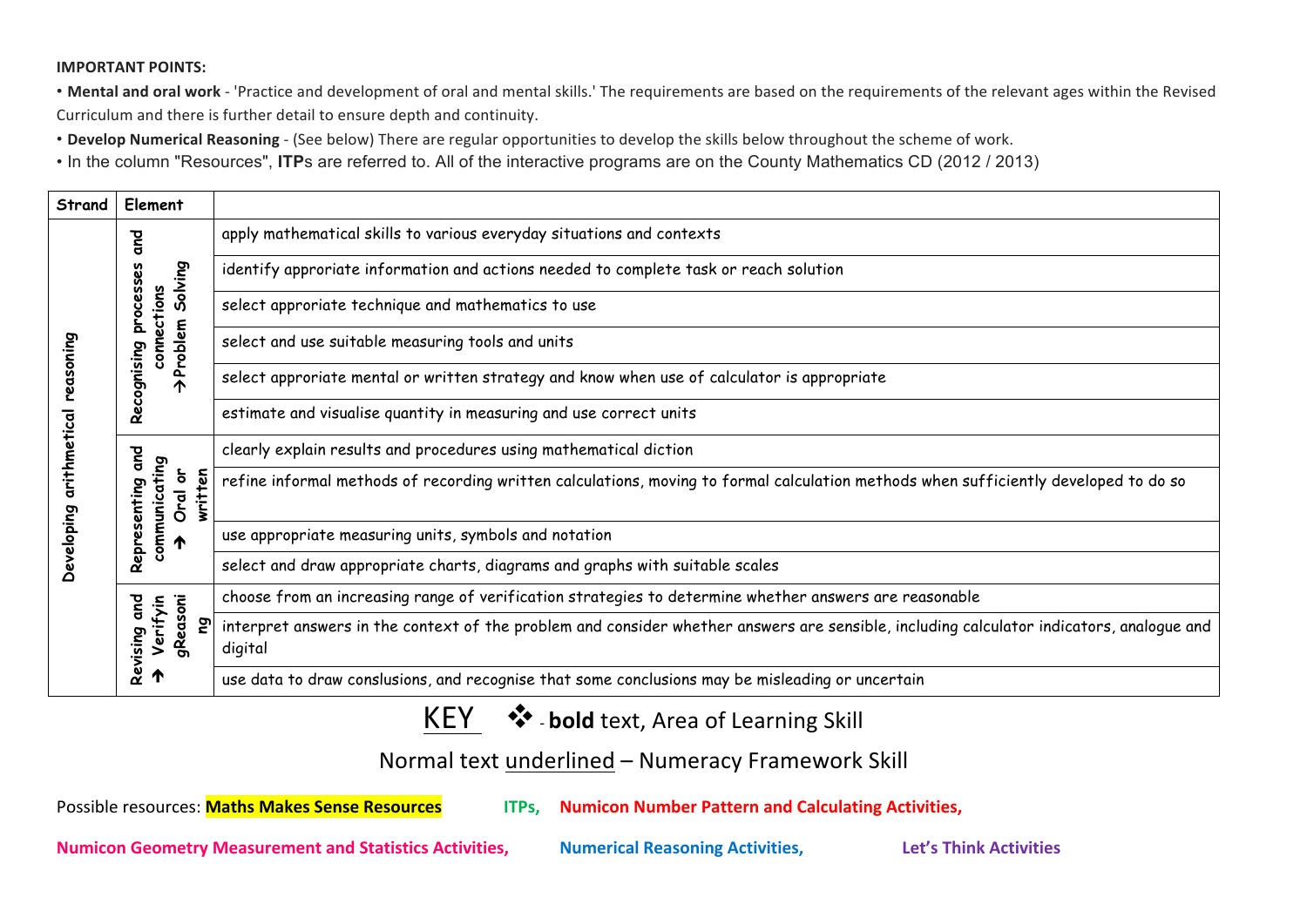| Medium Term Plan: Spring Term (i)                                                                                                             | Year 3 & 4                                                                           |  |  |
|-----------------------------------------------------------------------------------------------------------------------------------------------|--------------------------------------------------------------------------------------|--|--|
| EVERY DAY: Practise and develop oral skills and mental arithmetic skills (e.g. counting, mental strategies, quick recall of +, -, x, ÷ facts) |                                                                                      |  |  |
| Year 3:                                                                                                                                       | Year 4:                                                                              |  |  |
| Read and write whole numbers up to 1000                                                                                                       | Read and write whole numbers up to 1000                                              |  |  |
| Put set of three-digit numbers in order                                                                                                       | Derive doubles of multiples of 10 up to 500, and corresponding halves                |  |  |
| Count forwards/backwards by 10, 100 from any two-/three-digit numbers                                                                         | Count forwards/backwards by 10, 100 from any two-/three-digit numbers                |  |  |
| Derive doubles of whole numbers up to 20, and corresponding halves                                                                            | Recall multiplication facts in 2x, 3x, 4x, 5x, 10x tables and derive division facts  |  |  |
| Derive close doubles                                                                                                                          | Recall addition and subtraction facts for each number up to 10                       |  |  |
| State subtraction fact corresponding to addition fact and vice versa                                                                          | Derive multiplication facts in 8x table and begin to recall them                     |  |  |
| Count forwards and backwards in twos.                                                                                                         | Round off any three-digit number to nearest 10 or 100                                |  |  |
| Identify odd/even numbers up to 100                                                                                                           | Add/subtract a pair of two-digit numbers (crossing 10 boundary but not 100 boundary) |  |  |
| Recall multiplication facts in 2x, 5x and 10x tables and derive division facts                                                                | Write subtraction fact corresponding to specific addition fact                       |  |  |
| Recall addition and subtraction facts for every number up to 20                                                                               |                                                                                      |  |  |
| Recall pairs of multiples of 100 totalling 1000                                                                                               | Multiply and divide whole numbers by 10                                              |  |  |
| Multiply numbers by 10                                                                                                                        |                                                                                      |  |  |
|                                                                                                                                               |                                                                                      |  |  |

| Strand        | Element           | Subjects             | Yr 3 Objectives: Children are taught to:            | Resources                  | Yr 4 Objectives: Children are taught to:                         |
|---------------|-------------------|----------------------|-----------------------------------------------------|----------------------------|------------------------------------------------------------------|
| Using number  | Use Number facts  | Place value,         |                                                     | Kit 4 Calculating activity | Multiply and divide numbers by 10 and 100; understand            |
| skills        | and relationships |                      |                                                     |                            | the effect                                                       |
|               |                   |                      |                                                     |                            |                                                                  |
|               |                   |                      |                                                     | <b>ITP Moving Digits</b>   |                                                                  |
| Using algebra | Equations and     | Place value, putting | Read and write vocabulary for comparing numbers and | <b>ITP Twenty Cards</b>    | Read and write vocabulary for comparing and putting in           |
| skills        | inequalities      | in order, rounding   | putting in order, up to 1000                        | NR Year 4 Monsters         | order numbers up to 10 000                                       |
|               |                   | off                  | Compare two three-digit numbers and state which is  | eating activity 2 and 3    |                                                                  |
|               |                   |                      | largest or smallest                                 | NR Year 4 How many         |                                                                  |
|               |                   |                      |                                                     | dice activity 2            |                                                                  |
|               |                   |                      | List numbers that are 'greater than' or 'less than' | Kit 4 Number and the       | Use $\leftrightarrow$ correctly to describle whether a number is |
|               |                   |                      | another number *                                    | number system activity     | less than or greater than another $\div$                         |
|               |                   |                      | Read statements about numbers expressed using am    |                            | Give a number which lies between two other numbers               |
|               |                   |                      | inequation signl e.g. $6 > 4$                       | Kit 3 Number and the       |                                                                  |
|               |                   |                      |                                                     | number system activity     |                                                                  |
|               |                   |                      |                                                     | 3 and 5                    |                                                                  |
| Using         | Temperature       | Reading numbers      | Define a negative number as a number less than 0*   | Kit 4 Number and the       | Identify negative whole numbers on number line *                 |
| measuring     |                   | from scales          | Read number lines correctly e.g. thermometer        | Number system activity     | Order whole numbers between -10 and 10 $\diamond$                |
| skills        |                   |                      |                                                     |                            |                                                                  |
|               |                   |                      | Take emperature readings using thermometers and     |                            | Take temperature readings using thermometers and                 |
|               |                   |                      | interpret readings above and below $0^{\circ}C$     | <b>ITP Thermometer</b>     | interpret above and below $0^{\circ}C$                           |
|               |                   |                      |                                                     |                            |                                                                  |
|               |                   |                      |                                                     |                            |                                                                  |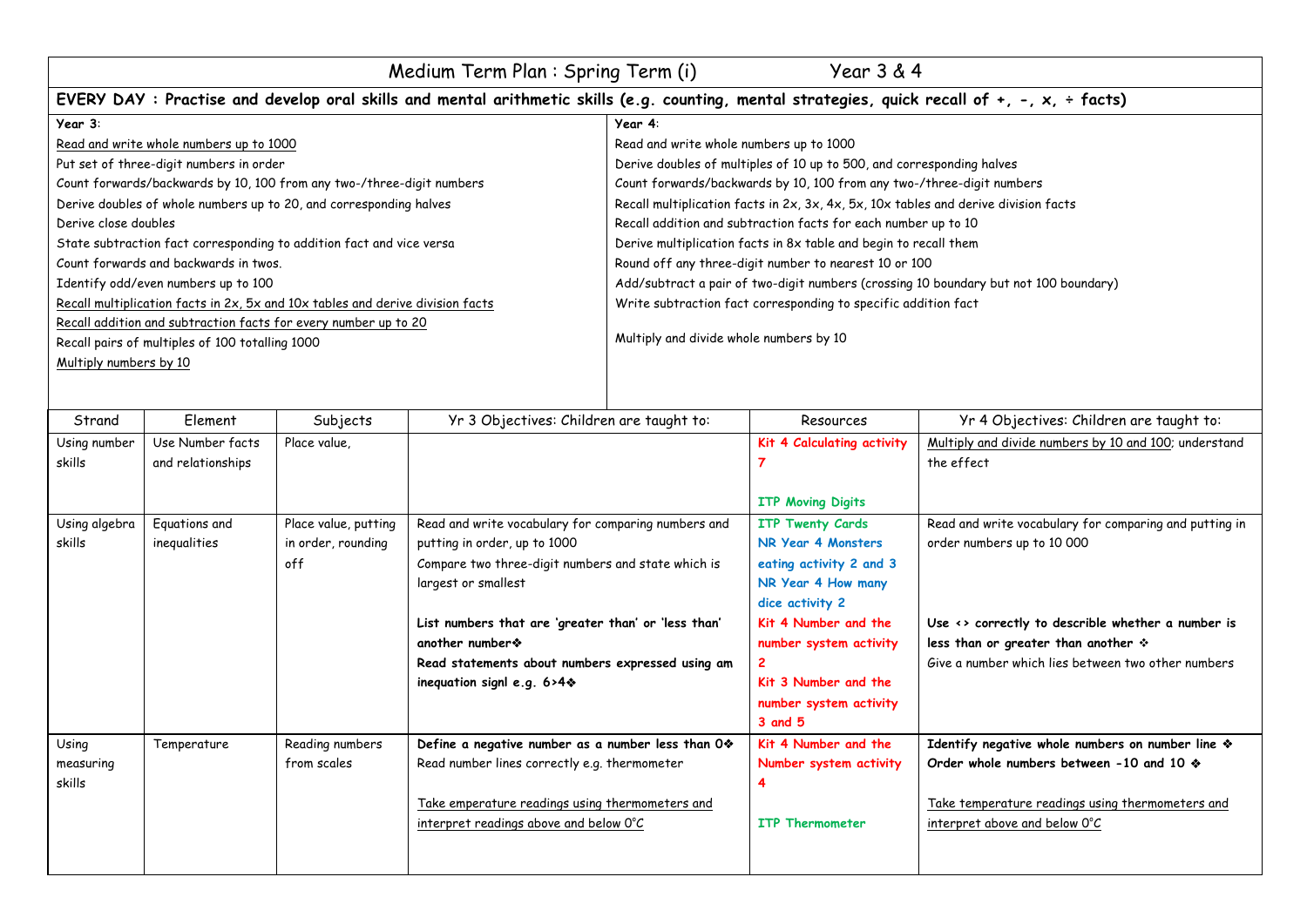| Using number | Estimate and check |                    | Read and begin to write vocabulary relating to         | Kit 3 Number and the       | Use vocabulary relating to approximation                 |
|--------------|--------------------|--------------------|--------------------------------------------------------|----------------------------|----------------------------------------------------------|
| skills       |                    |                    | approximation                                          | number system activity     | Estimate by rounding off to nearest 10 or 100            |
|              |                    |                    | Round off any two-digit number to nearest 10           | 3                          | Identify negative numbers in context: on number line,    |
|              |                    |                    |                                                        |                            | thermometer                                              |
|              | Calculate using    | Understanding +    | Mentally add three then four one-digit numbers         | <b>ITP Number Spinners</b> | Understand principle (but not name) of commutative law   |
|              | mental and written | $and -$            |                                                        | Kit 3 Calculating activity | for + not - (i.e. adding in any order)                   |
|              | methods            |                    | Add three or four small numbers by putting largest     | 1, 2, 3 and 4              |                                                          |
|              |                    |                    | number first and/or find pairs totalling 10            | Kit 3 Calculating activity | Add several small numbers by finding pairs totalling 10, |
|              |                    | Mental calculation | Partition to 5 and a bit in order to add 6, 7 or 8     | 12                         | or 9 or 11                                               |
|              |                    | strategies         |                                                        |                            | Partition to tens and units, adding the tens first       |
|              |                    | $(+ -)$            |                                                        |                            | Add three two-digit numbers which are multiples of 10    |
|              |                    | Pen and paper      |                                                        | Kit 3 Calculating activity | Develop/refine written methods to add, subtract,         |
|              |                    | methods $(+ -)$    |                                                        | 13 and 14                  | including money                                          |
|              |                    |                    |                                                        |                            |                                                          |
|              | Money management   |                    | Use different combinations of money to pay for items   | Kit 3 Measurment           |                                                          |
|              |                    |                    | up to £2 and calculate change                          | activity 4                 |                                                          |
|              |                    |                    | Order and compare items up to £10                      |                            |                                                          |
|              |                    |                    |                                                        |                            |                                                          |
|              |                    | Problems relating  | Use appropriate number operations and calculation      | Let's think 6-9 - Good     | Choose appropriate number operations and calculation     |
|              |                    | to money and 'real | methods to solve, in one or more steps, 'real life' or | and bad clues              | methods to solve, in one or more steps, 'real life' or   |
|              | Estimate and check | life'              | money-related problems expressed in words, including   | NR Year 3 Jewels           | money-related problems expressed in words, including     |
|              |                    |                    | record money spent and saved                           | activity 1                 | manage money, compare costs from different retailers     |
|              |                    |                    |                                                        |                            | and determine what can be bought within a given budget   |
|              |                    |                    | Explain and record method                              |                            |                                                          |
|              |                    | Making decisions,  |                                                        |                            |                                                          |
|              |                    | verifying results  | Verify by making an equivalent calculation             |                            | Explain how problem was solved                           |
|              |                    |                    | i.e. check subtraction using addition                  |                            | Verify answers using inverse operations                  |
|              |                    |                    | check halving using doubling                           |                            |                                                          |
|              |                    |                    | check multiplication using repeated addition           |                            |                                                          |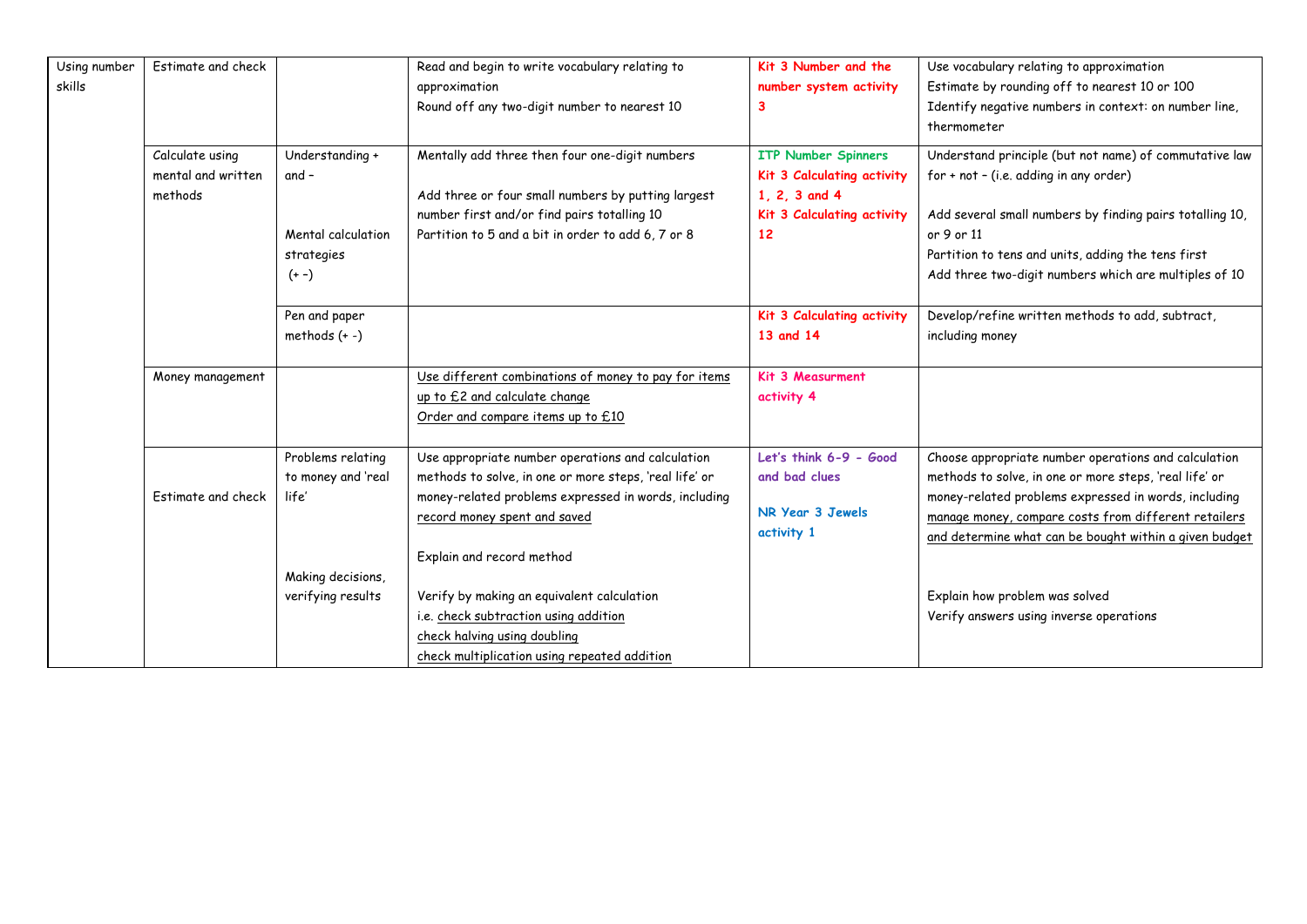| Medium Term Plan : Spring Term (ii)                                                                                                           | Year 3 & 4                                                                          |  |  |
|-----------------------------------------------------------------------------------------------------------------------------------------------|-------------------------------------------------------------------------------------|--|--|
| EVERY DAY: Practise and develop oral skills and mental arithmetic skills (e.g. counting, mental strategies, quick recall of +, -, x, ÷ facts) |                                                                                     |  |  |
| Year 3:<br>Year 4:                                                                                                                            |                                                                                     |  |  |
| Read and write whole numbers up to 1000                                                                                                       | Read and write whole numbers up to 1000                                             |  |  |
| Put set of three-digit numbers in order                                                                                                       | Derive doubles of multiples of 10 up to 500, and corresponding halves               |  |  |
| Count forwards/backwards by 10, 100 from any two-/three-digit number                                                                          | Count forwards/backwards by 10, 100 from any two-/three-digit number                |  |  |
| Derive doubles of whole numbers up to 20, and corresponding halves                                                                            | Recall multiplication facts in 2x, 3x, 4x, 5x, 10x tables and derive division facts |  |  |
| Derive close doubles                                                                                                                          | Recall addition and subtraction facts for each number up to 10                      |  |  |
| State subtraction fact corresponding to addition fact and vice versa                                                                          | Derive multiplication facts in 8x table and begin to recall them                    |  |  |
| Count forwards and backwards in twos. Identify odd/even numbers up to 100                                                                     | Round off any three-digit number to nearest 10 or 100                               |  |  |
| Recall multiplication facts in 2x, 5x and 10x tables and derive division facts                                                                | Add/subtract pair of two-digit numbers (crossing the 10 but not 100 boundary)       |  |  |
| Recall addition and subtraction facts for every number up to 20                                                                               | Write subtraction fact corresponding to specific addition fact                      |  |  |
| Recall pairs of multiples of 100 totalling 1000                                                                                               | Multiply and divide whole numbers by 10                                             |  |  |
| Multiply numbers by 10                                                                                                                        |                                                                                     |  |  |
|                                                                                                                                               |                                                                                     |  |  |

| Strand    | Element            | Subjects        | Yr 3 Objectives: Children are taught to:               | Resources                     | Yr 4 Objectives: Children are taught to:        |
|-----------|--------------------|-----------------|--------------------------------------------------------|-------------------------------|-------------------------------------------------|
| Using     | Shape              | Shape and space | Make and describe shapes and patterns                  | Let's think 6-9 - shapes in   | Make shapes and discuss properties              |
| geometry  |                    |                 | Relate solid shapes to pictures of them                | things                        | Visualise solid shapes from 2-D pictures.       |
| skills    |                    |                 |                                                        | NR Year 3 Ffion the frog      |                                                 |
|           |                    |                 |                                                        | activity 3 and 4              |                                                 |
| Using     | Area and volume    |                 | Read and begin to write direction-related vocabulary   | Let's think 6-9 - where       | Recognise clockwise, counter-clockwise          |
| measuring | Angle and position |                 |                                                        | are the frogs?                |                                                 |
| skills    |                    |                 |                                                        | Kit 3 Geometry activity 2     | Use eight compass points to describe direction  |
|           |                    |                 |                                                        | and 4                         |                                                 |
|           |                    |                 | Make and use right angle turns, and use four compass   | NR Sbing the spy activity 1   | Begin to draw, measure and arrange angles.      |
|           |                    |                 | points to describe directions                          | and 2                         |                                                 |
|           |                    |                 |                                                        | What's My Angle?              |                                                 |
|           |                    |                 |                                                        | <b>ITP Calculating Angles</b> |                                                 |
|           |                    |                 |                                                        | Let's think 6-9 - Hungry      |                                                 |
|           |                    |                 |                                                        | Crocodiles                    |                                                 |
|           |                    |                 |                                                        | Kit 4 Geometry activity 3     |                                                 |
| Using     | Construction       |                 |                                                        | Kit 3 Geometry activity 1     | Recognise and draw perpendicular and parallel   |
| geometry  |                    |                 |                                                        |                               | lines $\clubsuit$                               |
| skills    | Shape              | Shape reasoning | Solve shape puzzles or problems. Explain reasoning and | Let's think 6-9 -shapes in    | Solve shape problems or puzzles.                |
|           |                    |                 | methods                                                | things                        | Explain reasoning and methods                   |
| Using     | Time               | Measurements,   | Read hours and minutes on 12 hour digital clock using  | Kit 4 Measurment activity     | Read hours and minutes on 24 hour digital clock |
| measuring |                    | and time,       | am/pm conventions                                      |                               | Convert between 12 hour and 24 hour clock times |
| skills    |                    | including       |                                                        |                               |                                                 |
|           |                    | problems        |                                                        | ITP Tell the Time             | Estimate the number of minutes everyday         |
|           |                    |                 |                                                        |                               | activities take to complete $\diamondsuit$      |
|           |                    |                 |                                                        |                               |                                                 |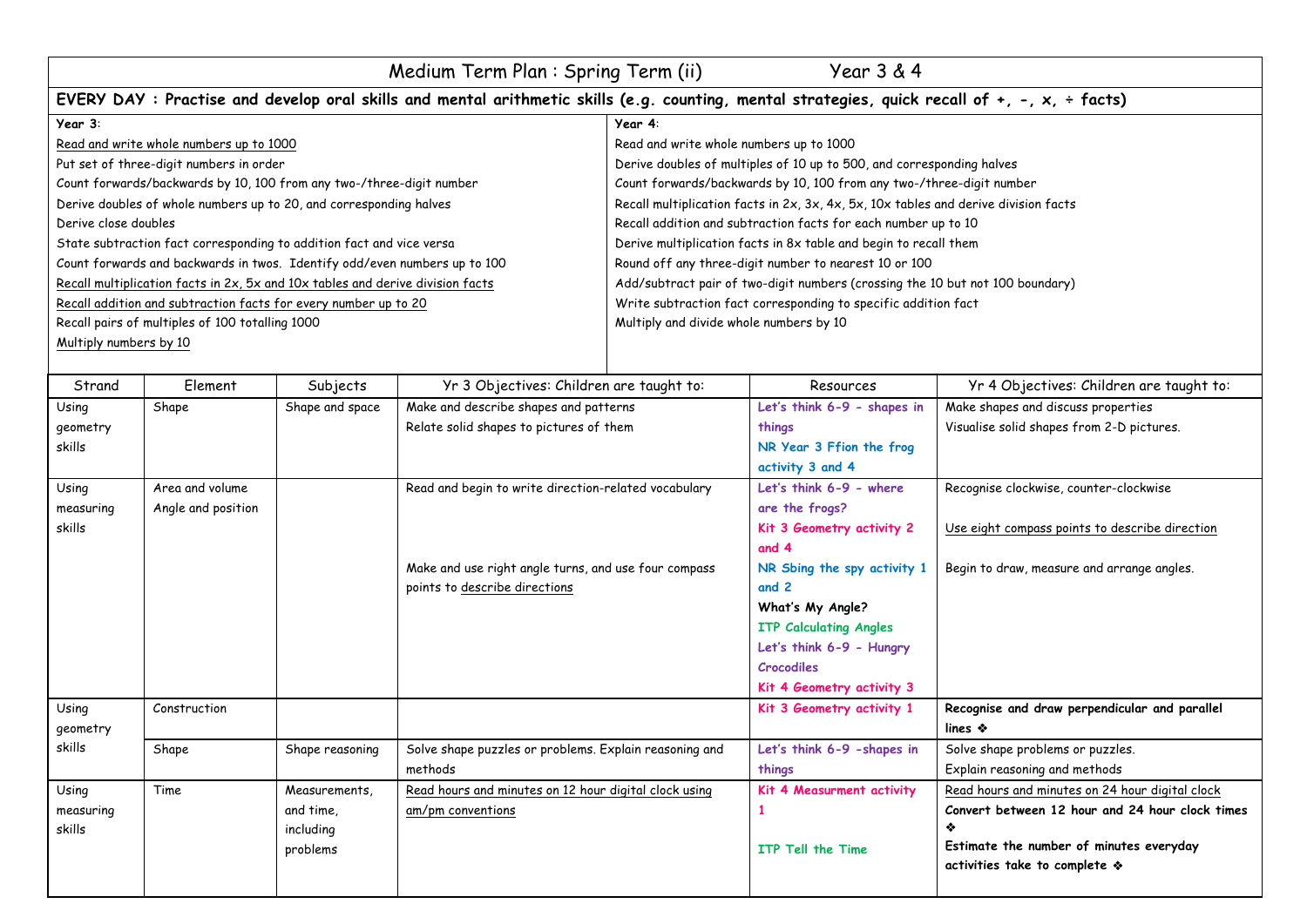| Length,            | Read and begin to write vocabulary relating to       | Kit 3 measurment activity 5 | Choose and use appropriate standard units to                                               |
|--------------------|------------------------------------------------------|-----------------------------|--------------------------------------------------------------------------------------------|
| Weight/Mass,       | weight/mass                                          |                             | estimate and measure weight/mass *                                                         |
| Capacity           |                                                      | Kit 4 measurment activity 4 |                                                                                            |
|                    | Use standard units to estimate and measure           |                             | Choose appropriate metric units to measure                                                 |
|                    | Weight/mass - use 5g, 10g and 100g weights           | <b>ITP Weighing Scales</b>  | length, weight/mass and capacity $\diamondsuit$                                            |
|                    | Know the relationship between kilograms and grams    |                             | Use weighimg scales with divisions to weigh objects<br>to the nearest 5g, 10g, 25g or 100g |
|                    | Measure and compare using kg and g (e.g. Would you   |                             |                                                                                            |
|                    | expect a newborn baby to weigh 30kg or 3kg?)         |                             | Measure and compare using kilograms and grams, and                                         |
|                    |                                                      |                             | know and use the relationship between them.                                                |
|                    | Solve problems relating to weight/mass               |                             | Know what $\frac{1}{4}$ , $\frac{1}{2}$ $\frac{3}{4}$ and 1/10 of 1kg is in grams          |
|                    | Choose appropriate number operations and calculation |                             |                                                                                            |
|                    | methods to solve, in one or more steps, weight/mass- |                             | Choose appropriate number operations and                                                   |
|                    | related problems expressed in words                  |                             | calculation methods to solve, in one or more steps,                                        |
|                    | Explain and record method                            |                             | weight/mass-related problems expressed in words.                                           |
|                    |                                                      |                             | Explain and record method                                                                  |
| Area and volume    | Find areas by counting squares                       | <b>ITP Polygon</b>          | Begin to measure and calculate area of rectangles                                          |
| Angle and position |                                                      | <b>ITP</b> Area             | and squares, using standard units and calculation                                          |
|                    |                                                      |                             | methods (square centimetres $cm2$ )                                                        |
|                    |                                                      | Kit 4 Measurment activity   |                                                                                            |
|                    |                                                      |                             |                                                                                            |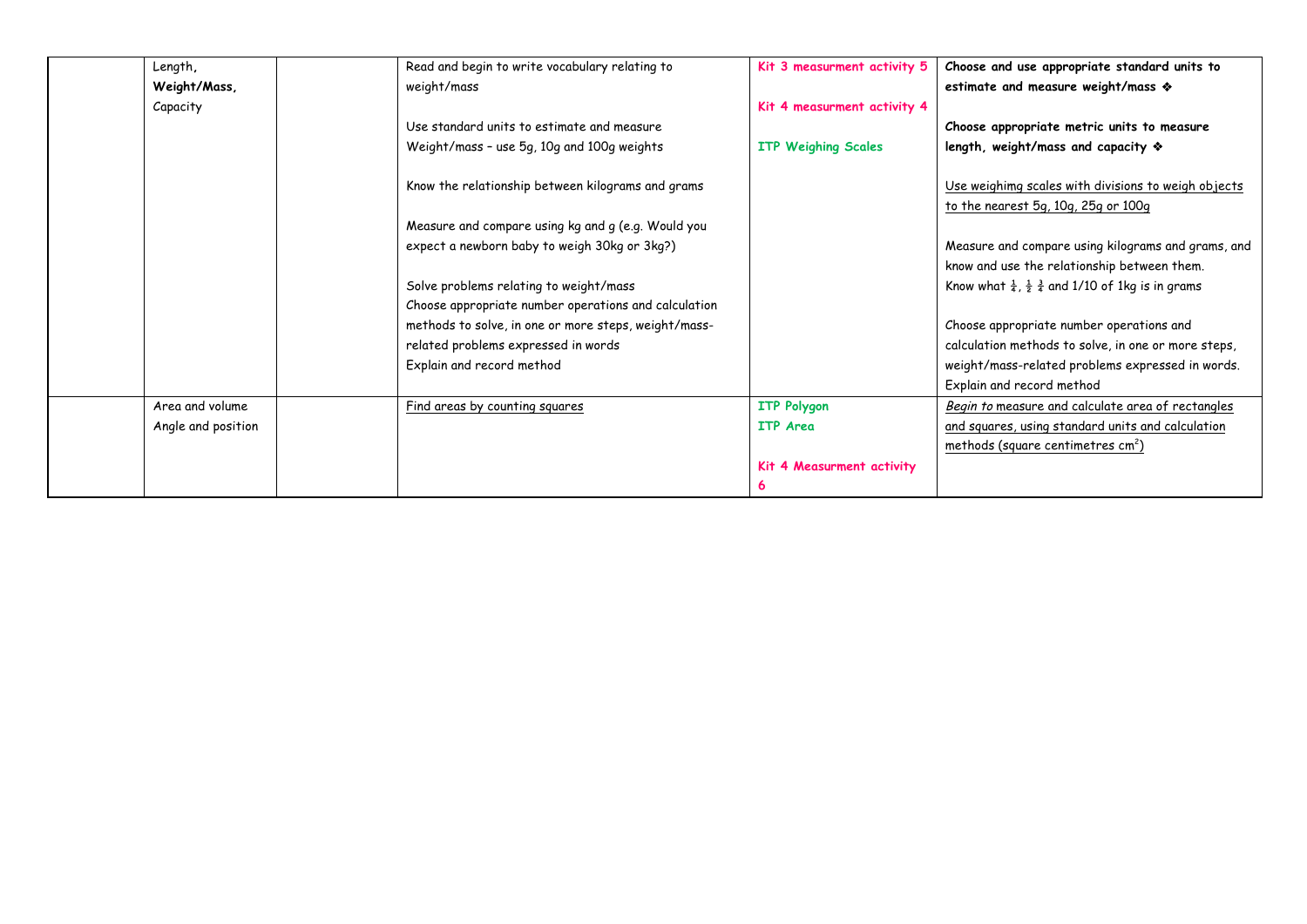| Medium Term Plan: Spring Term (iii)<br>Year 3 & 4                           |                                                                                                                                               |  |  |  |  |
|-----------------------------------------------------------------------------|-----------------------------------------------------------------------------------------------------------------------------------------------|--|--|--|--|
|                                                                             | EVERY DAY: Practise and develop oral skills and mental arithmetic skills (e.g. counting, mental strategies, quick recall of +, -, x, ÷ facts) |  |  |  |  |
| Year 3:<br>Year 4:                                                          |                                                                                                                                               |  |  |  |  |
| Read and write whole numbers up to 1000                                     | Read and write whole numbers up to 10000                                                                                                      |  |  |  |  |
| Recall pairs of multiples of 100 totalling 1000                             | Recall addition and subtraction facts for each number up to 20                                                                                |  |  |  |  |
| Count forwards/backwards by 10, 100 from any two-/three-digit number        | Count forwards/backwards in consistent-sized steps, going below zero                                                                          |  |  |  |  |
| Recall pairs of multiples of 5 totalling 100                                | Recall multiplication facts in 2x, 3x, 4x, 5x, 10x tables                                                                                     |  |  |  |  |
| Recall multiplication facts in 2x, 5x, 10x tables and derive division facts | Derive doubles of multiples of 10 up to 500, and corresponding halves                                                                         |  |  |  |  |
| State subtraction fact corresponding to addition fact and vice versa        | Derive multiplication facts in 6x table and begin to recall them                                                                              |  |  |  |  |
| Recall multiplication facts in 3x table                                     | Round off any three-digit numbers to nearest 10 or 100                                                                                        |  |  |  |  |
| Derive doubles of whole numbers up to 20, and corresponding halves          | Multiply and divide whole numbers by 10                                                                                                       |  |  |  |  |
| Put set of three-digit numbers in order                                     | Add/subtract two two-digit numbers (crossing the 10 but not 100 boundary)                                                                     |  |  |  |  |
| Derive doubles of multiples of 5 up to 50                                   | Derive adding pairs totalling 100, multiples of 50 totalling 1000                                                                             |  |  |  |  |
| Recall addition and subtraction facts for each number up to 20              |                                                                                                                                               |  |  |  |  |
| Multiply numbers by 10                                                      |                                                                                                                                               |  |  |  |  |
|                                                                             |                                                                                                                                               |  |  |  |  |

| Strand        | Element              | Subjects            | Yr 3 Objectives: Children are taught to:             | Resources                | Yr 4 Objectives: Children are taught to:               |
|---------------|----------------------|---------------------|------------------------------------------------------|--------------------------|--------------------------------------------------------|
| Using number  | Use Number facts     | Calculation, number | Identify odd and even numbers up to 100 $*$          | <b>ITP Number Grid</b>   |                                                        |
| skills        | and relationships    | properties and      |                                                      | Kit 2 Pattern and        |                                                        |
|               |                      | number sequences    |                                                      | algebra activity 4       |                                                        |
|               |                      |                     |                                                      |                          |                                                        |
|               | Number sequences     |                     | Count forwards/backwards by 2, 3 or 4 starting from  | Kit 2 Pattern and        |                                                        |
|               |                      |                     | any two-digit number:                                | algebra activity 5       |                                                        |
|               |                      |                     | Explore sequences of whole numbers involving         |                          | Explore sequences of positive whole numbers involving  |
|               |                      |                     | addition and subtraction e.g. counting in 2s, 3s and | Kit 3 Pattern and        | addition and subtraction in 2s, 3s, 4s, 5s, 6s, 8s and |
|               |                      |                     | 4s from different starting points *                  | algebra activity 2 and 4 | 10s from different start points *                      |
|               |                      |                     | Write the next two (or more) terms in sequences      |                          | Write the next two (or more) terms in sequences        |
|               |                      |                     | that involve addition or subtraction **              |                          | that involve addition or subtraction $\diamondsuit$    |
|               |                      |                     |                                                      |                          |                                                        |
| Using algebra | Functions and graphs |                     |                                                      |                          |                                                        |
| skills        |                      |                     | Use one- and two-step function machines to           | <b>Function Machine</b>  | Use one- and two-step funtion machines to generate     |
|               |                      |                     | generate input and output involving addition and     |                          | input and output all four operations; express, in      |
|               |                      |                     | subtraction within 100; express, in words, the       |                          | words, the operations of function machines *           |
|               |                      |                     | operation of function machines *                     |                          |                                                        |
|               |                      |                     |                                                      |                          |                                                        |
|               |                      |                     |                                                      |                          |                                                        |
|               |                      |                     |                                                      |                          |                                                        |
|               |                      |                     |                                                      |                          |                                                        |
|               |                      |                     |                                                      |                          |                                                        |
|               |                      |                     |                                                      |                          |                                                        |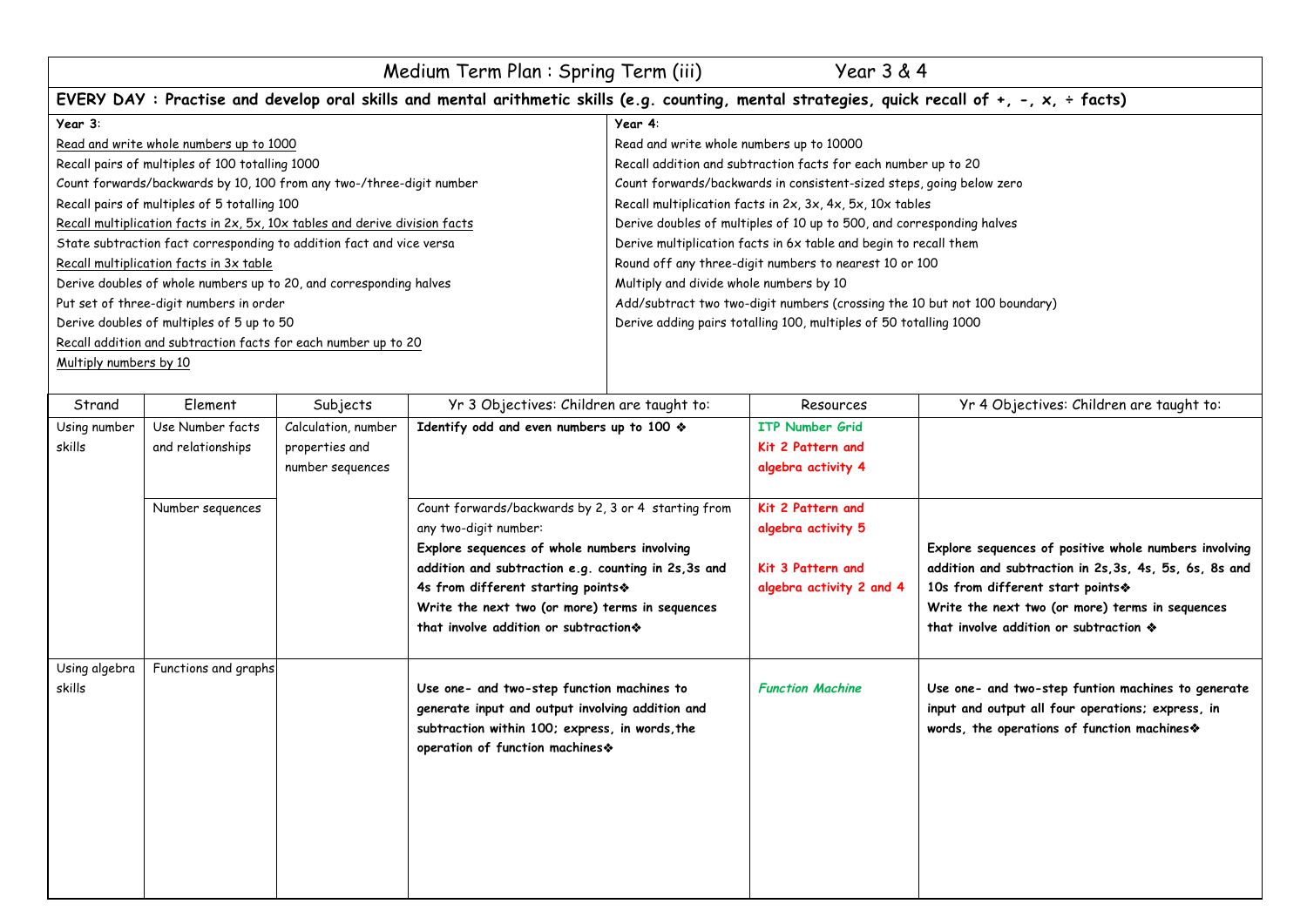| Developing   |                    | Number reasoning      | Investigate general statements on familiar numbers                  | Kit 3 Pattern and              | Investigate general statements about familiar numbers                                                                |
|--------------|--------------------|-----------------------|---------------------------------------------------------------------|--------------------------------|----------------------------------------------------------------------------------------------------------------------|
| Numerical    |                    |                       | and give corresponding examples. Solve number puzzles.              | algebra activity 5             | Explain methods and reasoning                                                                                        |
| Reasoning    |                    |                       | Give oral and written explanation of methods and                    | Kit 4 Pattern and              |                                                                                                                      |
|              |                    |                       | reasoning.                                                          | algebra activity 6             |                                                                                                                      |
|              |                    |                       |                                                                     | NR Year 4 Trainers             |                                                                                                                      |
|              |                    |                       |                                                                     | activities 1                   |                                                                                                                      |
|              |                    |                       |                                                                     | NR Year 3 Mrs Jones            |                                                                                                                      |
|              |                    |                       |                                                                     | likes tea activity 1           |                                                                                                                      |
|              |                    |                       |                                                                     | NR Year 3 Jewels               |                                                                                                                      |
|              |                    |                       |                                                                     | activity 3                     |                                                                                                                      |
|              |                    |                       |                                                                     | NR Year 3 Ffion the            |                                                                                                                      |
|              |                    |                       |                                                                     | frog activity 1                |                                                                                                                      |
| Using number | Calculate using    | Understanding +       | Add three two-digit numbers using informal                          | NR Year 4 Hat trick            |                                                                                                                      |
| skills       | mental and written | $and -$               | tools/methods                                                       | activity 2                     |                                                                                                                      |
|              | methods            | Mental calculation    | Partition to tens and units and then recombine                      |                                |                                                                                                                      |
|              |                    | strategies            | Use partitioning to double and halve 2-digit numbers                | Kit 3 Calculating activity     |                                                                                                                      |
|              |                    | $(+ -)$               |                                                                     | 12                             |                                                                                                                      |
|              |                    |                       |                                                                     |                                |                                                                                                                      |
|              |                    | Understanding x       | Understand division as a grouping act                               | <b>ITP Grouping</b>            | Understand the associative and commutative law of                                                                    |
|              |                    | and $\div$            | Read and begin to write associated vocabulary                       | <b>ITP Number Spinners</b>     | multiplication                                                                                                       |
|              |                    |                       |                                                                     | Kit 4 Calculating activity     | Divide whole number of £ by 2, 4, 5 or 10 to give £/p                                                                |
|              |                    | Mental calculation    | Identify multiples of 2, 3, 4, 5 and 10; use the<br>term multiple * | $5$ and $6$                    | Use mental strategies to recall multiplication tables for<br>2, 3, 4, 5, 6 and 10 and use to solve division problems |
|              |                    | strategies            | Use partitioning to double and halve 2-digit numbers                |                                | Use mental strategies to multiply and divide 2-digit                                                                 |
|              |                    | $(x+)$                |                                                                     | NR Year 4 sharing              | numbers by single digit number                                                                                       |
|              |                    |                       |                                                                     | activity 1 and 2               | e.g. use closely-related facts, derive x9 or x11 from                                                                |
|              |                    |                       |                                                                     |                                | x10, or derive x6 from x4 plus x2.                                                                                   |
|              |                    |                       |                                                                     | Let's think 6-9 - which        | Partition and multiply                                                                                               |
|              |                    |                       |                                                                     | is best?                       |                                                                                                                      |
|              |                    | Pen and paper         |                                                                     | Kit 3 Calculating activity     | Develop and refine written methods for TU x U                                                                        |
|              |                    | methods $(x +)$       |                                                                     | 15                             |                                                                                                                      |
|              |                    |                       |                                                                     | <b>ITP Multiplication Grid</b> |                                                                                                                      |
|              | Money management   | Problems related to   | Choose appropriate number operations and calculation                | Money week                     | Choose appropriate number operations and calculation                                                                 |
|              | Estimating and     | money and 'real life' | methods to solve, in one or more steps, 'real life' and             |                                | methods to solve, in one or more steps, 'real life' and                                                              |
|              | verifying          |                       | money-related problems including record money spent                 |                                | money-related problems including manage money,                                                                       |
|              |                    | Making decisions,     | and saved                                                           |                                | compare costs from different retailers and determine                                                                 |
|              |                    | verifying results     | Explain and record method                                           |                                | what can be bought within a given budget                                                                             |
|              |                    |                       | Verify results, e.g. verify division by multiplication,             |                                | Explain how problem was solved                                                                                       |
|              |                    |                       | halving by doubling                                                 |                                | Check answers using inverse operations                                                                               |
|              |                    |                       | i.e. check subtraction using addition                               |                                |                                                                                                                      |
|              |                    |                       | check halving using doubling                                        |                                |                                                                                                                      |
|              |                    |                       | check multiplication using repeated addition                        |                                |                                                                                                                      |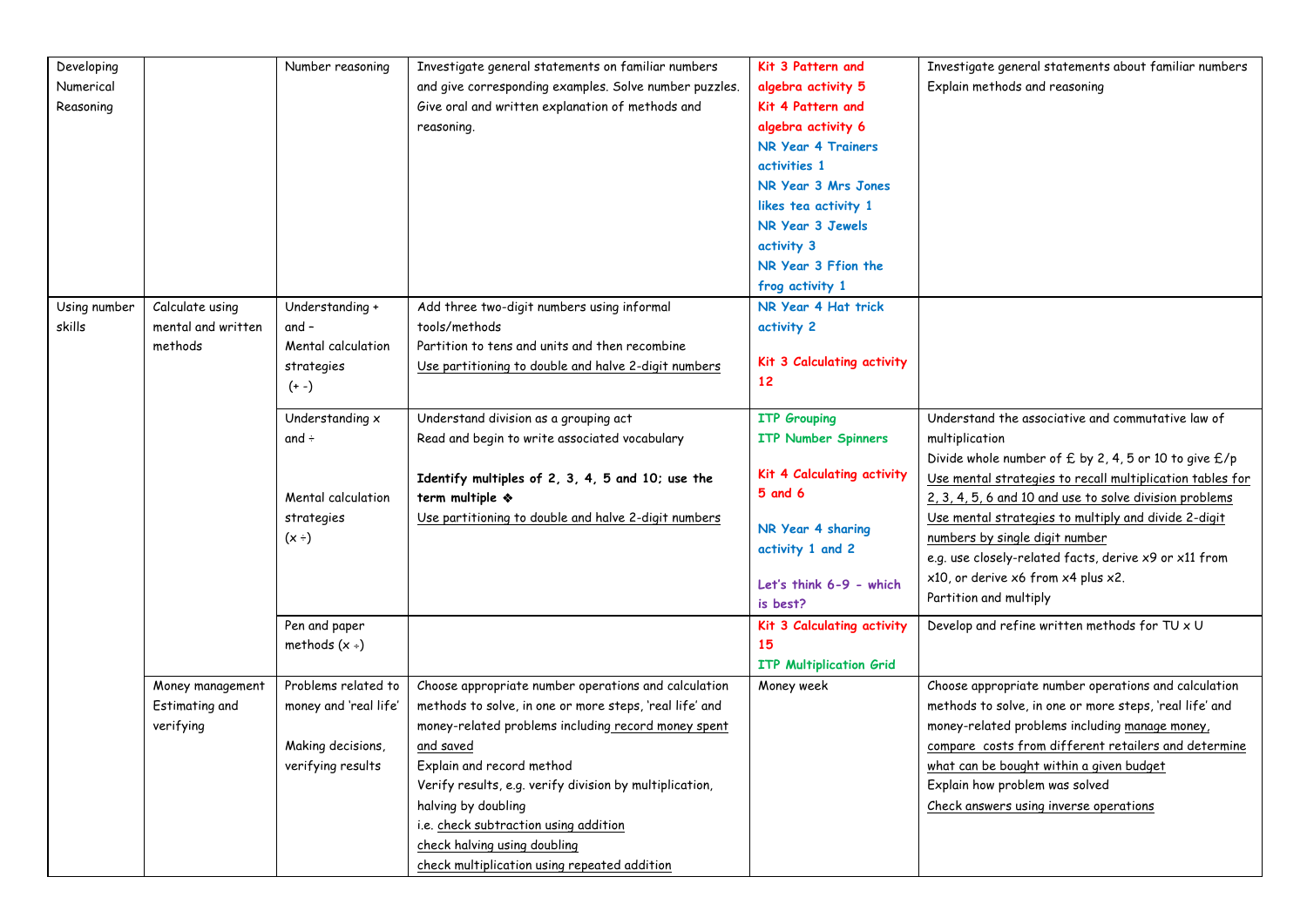| Medium Term Plan: Spring Term (iv)<br>Year 3 & 4                            |                                                                                                                                               |  |  |  |  |
|-----------------------------------------------------------------------------|-----------------------------------------------------------------------------------------------------------------------------------------------|--|--|--|--|
|                                                                             | EVERY DAY: Practise and develop oral skills and mental arithmetic skills (e.g. counting, mental strategies, quick recall of +, -, x, ÷ facts) |  |  |  |  |
| Year 3:                                                                     | Year 4:                                                                                                                                       |  |  |  |  |
| Read and write whole numbers up to 1000                                     | Read and write whole numbers up to 10000                                                                                                      |  |  |  |  |
| Recall pairs of multiples of 100 totalling 1000                             | Recall addition and subtraction facts for each number up to 20                                                                                |  |  |  |  |
| Count forwards/backwards by 10, 100 from any two-/three-digit number        | Count forwards/backwards in consistent-sized steps, going below zero                                                                          |  |  |  |  |
| Recall pairs of multiples of 5 totalling 100                                | Recall multiplication facts in 2x, 3x, 4x, 5x, 10x tables                                                                                     |  |  |  |  |
| Recall multiplication facts in 2x, 5x, 10x tables and derive division facts | Derive doubles of multiples of 10 up to 500, and corresponding halves                                                                         |  |  |  |  |
| State subtraction fact corresponding to addition fact and vice versa        | Derive multiplication facts in 6x table and begin to recall them                                                                              |  |  |  |  |
| Recall multiplication facts in 3x table                                     | Round off any three-digit number to nearest 10 or 100                                                                                         |  |  |  |  |
| Derive doubles of whole numbers up to 20, and corresponding halves          | Multiply and divide whole numbers by 10                                                                                                       |  |  |  |  |
| Put set of three-digit numbers in order                                     | Add/subtract two two-digit numbers (crossing the 10 but not 100 boundary)                                                                     |  |  |  |  |
| Derive doubles of multiples of 5 up to 50                                   | Derive adding pairs totalling 100, multiples of 50 totalling 1000                                                                             |  |  |  |  |
| Recall addition and subtraction facts for each number up to 20              |                                                                                                                                               |  |  |  |  |
| Multiply numbers by 10                                                      |                                                                                                                                               |  |  |  |  |
|                                                                             |                                                                                                                                               |  |  |  |  |

| Strand     | Element              | Subjects      | Yr 3 Objectives: Children are taught to:                    | Resources                 | Yr 4 Objectives: Children are taught to:               |
|------------|----------------------|---------------|-------------------------------------------------------------|---------------------------|--------------------------------------------------------|
| Using      | Fractions, decimals, | Fractions and | Begin to identify simple equivalent fractions, e.g. 5/10 is | <b>ITP Fractions</b>      | Note two fractions totalling 1                         |
| number     | percentages and      | decimals      | equivalent to $\frac{1}{2}$ , and 5/5 to 1 whole            | Kit 3 Number and the      | Compare fraction with one half, and say whether it is  |
| skills     | ratio                |               |                                                             | number system activity 8  | larger or smaller                                      |
|            |                      |               |                                                             | Kit 4 Number and the      |                                                        |
|            |                      |               |                                                             | number system activity 5  |                                                        |
|            |                      |               |                                                             | NR Year 4 Incy Wincy      |                                                        |
|            |                      |               |                                                             | spider activity 1,2 and 3 |                                                        |
|            |                      |               |                                                             | Let's Think 6-9 - How     |                                                        |
|            |                      |               | Halve 2-digit numbers in the context of number, money       | much bigger               | Halve 3-digit numbers in the context of number,        |
|            |                      |               | and measures                                                | Kit 3 Number and the      | money and measures                                     |
|            |                      |               |                                                             | number system activity 7  |                                                        |
| Using data | Collect and record   | Data handling | * opportunities should be secured to develop a cross-       | NR Year 3 Mrs Jones       | * opportunities should be secured to develop a cross-  |
| skills     | data                 |               | section of the following forms during the year              | likes tea activity 2      | section of the following forms during the year         |
|            | Present and analyse  |               |                                                             |                           | Represent data using:                                  |
|            | data                 |               | Represent data using:                                       |                           | -lists, tally charts, tables and diagrams              |
|            | Interpret results    |               | -lists, tally charts, tables and diagrams                   |                           | -bar charts and bar line graphs labelled in 2s, 5s and |
|            |                      |               | -bar charts and bar line graphs labelled in 2s, 5s and 10s  |                           | 10s                                                    |
|            |                      |               | -pictograms where one symbol represents more than one       |                           | -pictograms where one symbol represents more than      |
|            |                      |               | unit using a key                                            |                           | one unit using a key                                   |
|            |                      |               | -Venn and Carroll diagrams                                  |                           | -Venn and Carroll diagrams                             |
|            |                      |               | Extract and interpret information from charts,              | Kit 3 Pattern and algebra | Extract and interpret information from charts,         |
|            |                      |               | timetables, diagrams and graphs                             | activity 3                | timetables, diagrams and graphs                        |
|            |                      |               |                                                             | NR Year 4 sleep time      |                                                        |
|            |                      |               |                                                             | activity 2                |                                                        |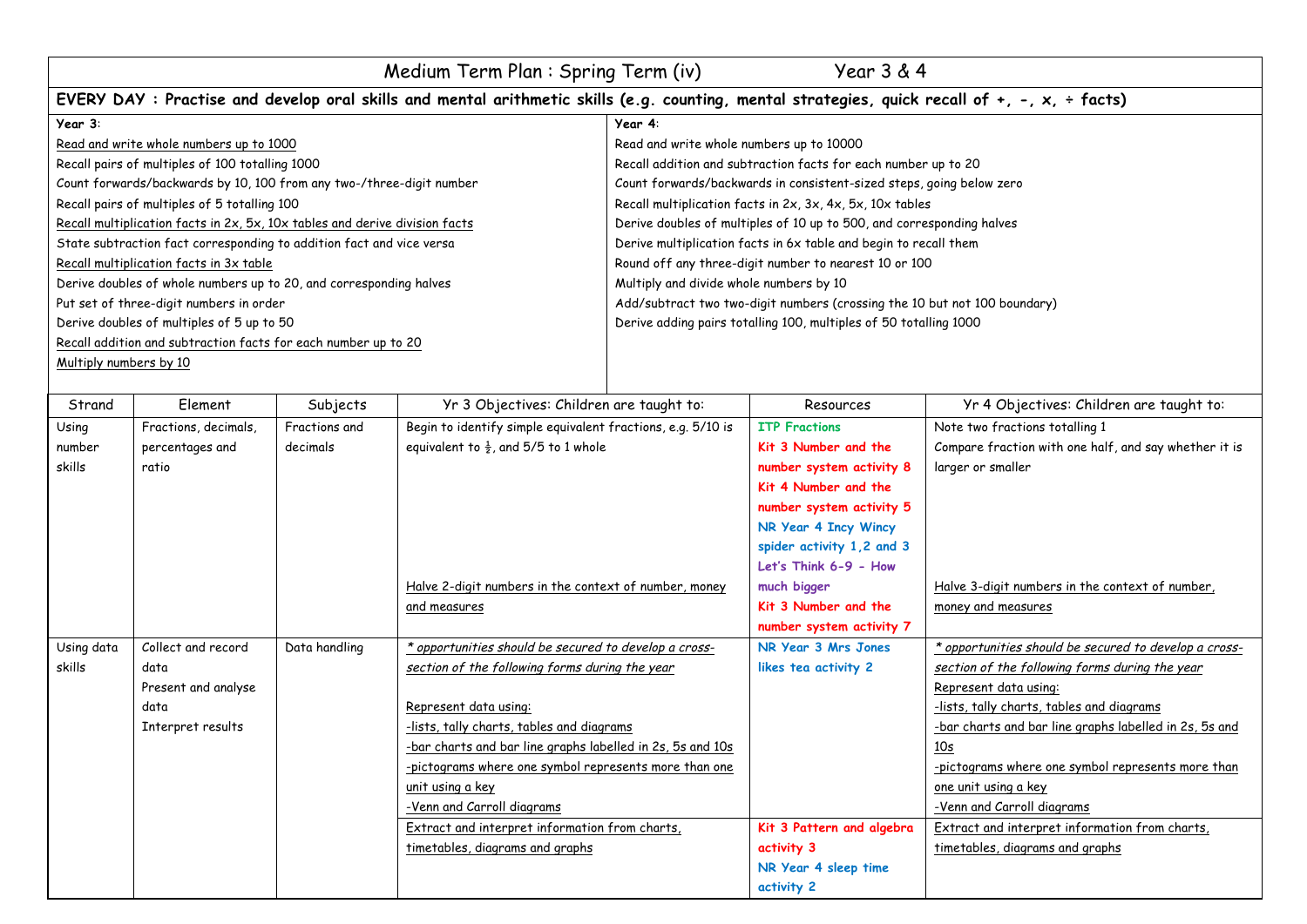| Medium Term Plan: Summer Term (i)<br>Year 3 & 4                  |                                                                                                                                               |                   |                                                                                   |                                                                               |                                                                                     |                                                            |
|------------------------------------------------------------------|-----------------------------------------------------------------------------------------------------------------------------------------------|-------------------|-----------------------------------------------------------------------------------|-------------------------------------------------------------------------------|-------------------------------------------------------------------------------------|------------------------------------------------------------|
|                                                                  | EVERY DAY: Practise and develop oral skills and mental arithmetic skills (e.g. counting, mental strategies, quick recall of +, -, x, + facts) |                   |                                                                                   |                                                                               |                                                                                     |                                                            |
| Year 3:                                                          |                                                                                                                                               |                   |                                                                                   | Year 4:                                                                       |                                                                                     |                                                            |
|                                                                  | Read and write whole numbers up to 1000                                                                                                       |                   |                                                                                   | Read and write whole numbers up to 10000                                      |                                                                                     |                                                            |
| Recall addition and subtraction numbers for each number up to 20 |                                                                                                                                               |                   |                                                                                   | Recall addition and subtraction facts for every number up to 20               |                                                                                     |                                                            |
| Put set of three-digit numbers in order                          |                                                                                                                                               |                   |                                                                                   | Add/subtract 10, 100, 1000 to/from any two-/three-digit number                |                                                                                     |                                                            |
|                                                                  | Recall pairs of multiples of 100 totalling 1000                                                                                               |                   |                                                                                   | Derive adding pairs totalling 100 and multiples of 50 totalling 1000          |                                                                                     |                                                            |
|                                                                  | Count forwards/backwards by 10, 100 from any two-/three-digit numbers                                                                         |                   |                                                                                   |                                                                               | Derive doubles of multiples of 100 up to 5000, and corresponding halves             |                                                            |
|                                                                  | Recall pairs of multiples of 5 totalling 100                                                                                                  |                   |                                                                                   |                                                                               | Recall multiplication facts in 2x, 3x, 4x, 5x, 10x tables and derive division facts |                                                            |
|                                                                  | Recall multiplication facts in 2x, 5x and 10x tables and derive division facts                                                                |                   |                                                                                   |                                                                               | Round off any three-digit number to nearest 10 or 100                               |                                                            |
|                                                                  | State subtraction fact corresponding to addition fact and vice versa                                                                          |                   |                                                                                   | Begin to recall facts in 6x and 8x tables                                     |                                                                                     |                                                            |
|                                                                  | Count in threes from zero and back to zero                                                                                                    |                   |                                                                                   | Multiply or divide whole numbers by 10 or 100                                 |                                                                                     |                                                            |
|                                                                  | Derive doubles of multiples of 5 up to 50, and corresponding halves                                                                           |                   |                                                                                   | Multiply TU by U e.g. 13x3                                                    |                                                                                     |                                                            |
|                                                                  | Derive doubles of multiples of 50 up to 500                                                                                                   |                   |                                                                                   | Add/subtract pair of two-digit numbers (crossing the 10 but not 100 boundary) |                                                                                     |                                                            |
|                                                                  | Recall multiplication facts in 3x tables and begin to derive division facts                                                                   |                   |                                                                                   |                                                                               |                                                                                     |                                                            |
|                                                                  | Add/subtract, 19, 29, and 11, 21, 31                                                                                                          |                   |                                                                                   |                                                                               |                                                                                     |                                                            |
| Multiply numbers by 10                                           |                                                                                                                                               |                   |                                                                                   |                                                                               |                                                                                     |                                                            |
|                                                                  |                                                                                                                                               |                   |                                                                                   |                                                                               |                                                                                     |                                                            |
| Strand                                                           | Element                                                                                                                                       | Subjects          | Yr 3 Objectives: Children are taught to:                                          |                                                                               | Resources                                                                           | Yr 4 Objectives: Children are taught to:                   |
| Using number                                                     | Use Number facts                                                                                                                              | Place value.      | Compare two three-digit numbers, state which is largest                           |                                                                               | <b>ITP Twenty Cards</b>                                                             | Multiply and divide whole numbers by 10 and 100            |
| skills                                                           | and relationships                                                                                                                             | putting in order, | or smallest and give a number that lies between them                              |                                                                               | NR Year 4 Monsters                                                                  |                                                            |
|                                                                  |                                                                                                                                               |                   |                                                                                   |                                                                               | eating activity 2 and 3                                                             |                                                            |
|                                                                  |                                                                                                                                               |                   |                                                                                   |                                                                               |                                                                                     |                                                            |
| Using algebra                                                    | Equations and                                                                                                                                 |                   | List numbers that are 'greater than' or 'less than'                               |                                                                               | NR Year 4 How many dice                                                             | Use $\leftarrow$ > to denote that a number is less than or |
| skills                                                           | inequalities                                                                                                                                  |                   | another number *                                                                  |                                                                               | activity 2                                                                          | areater than another $\diamondsuit$                        |
|                                                                  |                                                                                                                                               |                   | Read statements about numbers expressed using an<br>inequation sign, e.g. $6 > 4$ |                                                                               | Kit 4 Number and the                                                                |                                                            |
|                                                                  |                                                                                                                                               |                   |                                                                                   |                                                                               | number system activity 2                                                            |                                                            |
|                                                                  |                                                                                                                                               |                   |                                                                                   | Kit 3 Number and the                                                          |                                                                                     |                                                            |
|                                                                  |                                                                                                                                               |                   | number system activity 3                                                          |                                                                               |                                                                                     |                                                            |
|                                                                  |                                                                                                                                               |                   |                                                                                   |                                                                               | and 5                                                                               |                                                            |
| Using number                                                     | Use Number facts                                                                                                                              | estimating,       | Round off any three-digit number to nearest 10                                    |                                                                               | Kit 3 Number and the                                                                | Estimate by rounding to nearest 10 or 100                  |
| skills                                                           | and relationships                                                                                                                             | rounding off      |                                                                                   |                                                                               | number system activity 6                                                            |                                                            |
|                                                                  |                                                                                                                                               |                   | Put set of whole numbers up to 1000 in order; locate                              |                                                                               | Kit 4 Number and the                                                                | Put set of whole numbers up to 10 000 in order             |
|                                                                  |                                                                                                                                               |                   | them on number line                                                               |                                                                               | number system activity 2                                                            |                                                            |
|                                                                  |                                                                                                                                               |                   |                                                                                   |                                                                               |                                                                                     |                                                            |

**ITP Measuring Cylinder &** 

Read a variety of scales and dials to a reasonable level

of accuracy

**Kit 3 Pattern and algebra** 

**Weighing Scales**

**activity 3**

Find unlabelled divisions on number line or measuring

Reading numbers from scales

scale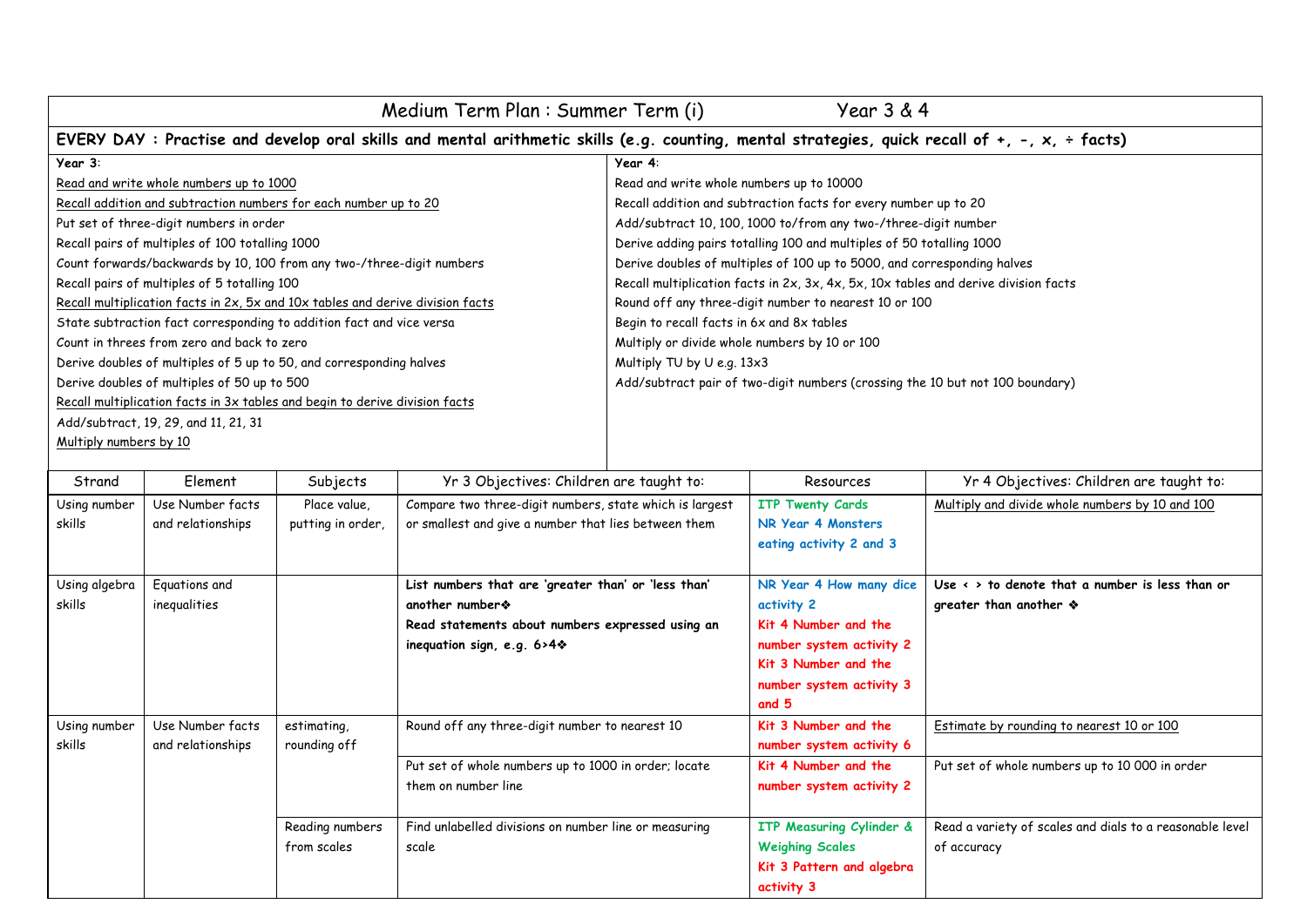|              |                           |                    | Extend understanding of addition and subtraction        | <b>ITP Difference</b>      | Understand principles (but not name) of associative    |
|--------------|---------------------------|--------------------|---------------------------------------------------------|----------------------------|--------------------------------------------------------|
|              |                           | Mental             | Add several small numbers                               |                            | law in respect of addition                             |
|              |                           | calculation        | Add or subtract a close multiple of 10 to/from a two-   | Kit 3 Calculating activity | Add or subtract to nearest multiple of 10 and modify   |
|              |                           | strategies $(+ -)$ | digit number, by adding or subtracting the nearest      | 8.9 and 12                 | Use place value and number facts to add/subtract,      |
|              | Calculate using           |                    | multiple of 10 and modifying                            |                            | mentally, any pair of two-digit whole numbers          |
|              | mental and written        |                    | Use patterns of similar calculations                    | <b>ITP Number Spinners</b> | Find differences within 1000                           |
|              | methods                   |                    | Find differences within 100                             |                            |                                                        |
|              |                           | Pen and paper      |                                                         | Kit 3 Calculating activity | Develop and refine written methods for                 |
|              |                           | methods $(+ -)$    | Use informal pen and paper methods to support, record   | 13 and 14                  | addition/subtraction                                   |
|              |                           |                    | or explain TU+TU HTU+TU and HTU + HTU                   |                            |                                                        |
|              |                           |                    |                                                         | Let's Think 6-9 -          | Add more than two whole numbers less than 1000 and     |
|              |                           |                    |                                                         | Chocolates to share        | money                                                  |
|              |                           |                    |                                                         |                            | Add a 2-digit number to, and subtract a 2-digit        |
|              |                           |                    |                                                         | ITP Difference             | number from, a 3-digit number using an appropriate     |
|              |                           |                    |                                                         | <b>ITP Number Spinners</b> | mental or written method                               |
|              |                           |                    | Use different combinations of money to pay for items up | NR Year 3 Pizza Man        | Choose appropriate number operation and calculation    |
|              | Money management          | Problems relating  | to £2 and calculate the change                          | activity 1                 | method to solve, in one or more steps, 'real life' and |
|              | <b>Fstimate and check</b> | to money and       | order and compare items up to £10                       |                            | money-related problems expressed in words including    |
|              |                           | 'real life'        | Select appropriate number operations and calculation    | NR Year 4 Buying a         | manage money, compare costs from different retailers   |
| Using number |                           |                    | methods to solve, in one or more steps, 'real life' or  | scooter activity 2 and 3   | and determine what can be bought within a given        |
| skills       |                           |                    | money-related problems expressed in words, including    |                            | budget                                                 |
|              |                           |                    | record money spent and saved                            | Let's Think 6-9 - Choose   | Explain how problem was solved                         |
|              |                           | Making decisions,  |                                                         | the right question         | Check answers using inverse operations                 |
|              |                           | verifying results  | Explain and record method                               |                            |                                                        |
|              |                           |                    | Verify results.                                         |                            |                                                        |
|              |                           |                    | i.e. Check subtraction using addition                   |                            |                                                        |
|              |                           |                    | check halving using doubling                            |                            |                                                        |
|              |                           |                    | check multiplication using repeated addition            |                            |                                                        |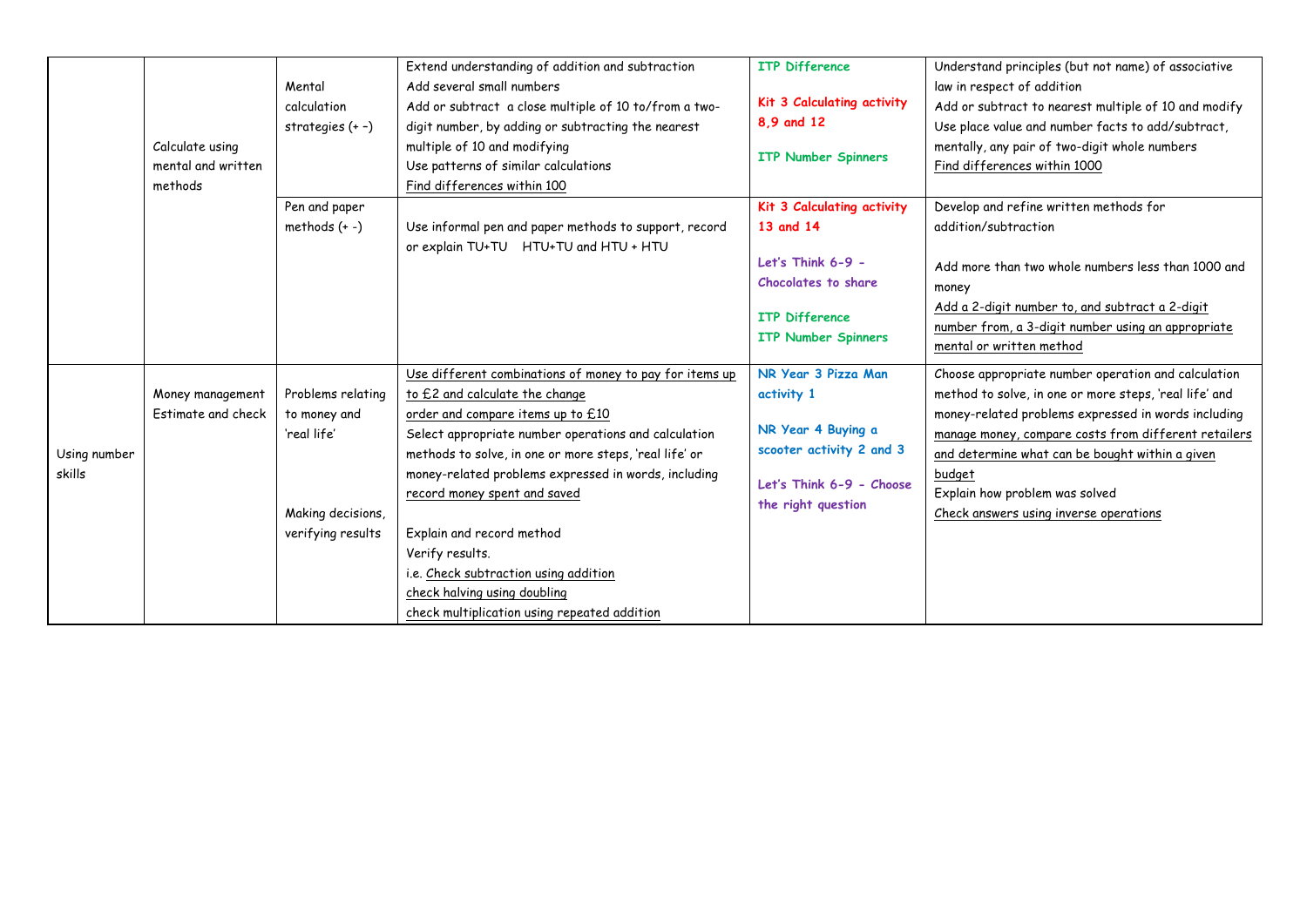| Medium Term Plan: Summer Term (ii)<br>Year $3 & 4$                                                                                            |                                                                                     |  |  |  |  |
|-----------------------------------------------------------------------------------------------------------------------------------------------|-------------------------------------------------------------------------------------|--|--|--|--|
| EVERY DAY: Practise and develop oral skills and mental arithmetic skills (e.g. counting, mental strategies, quick recall of +, -, x, ÷ facts) |                                                                                     |  |  |  |  |
| Year 3:                                                                                                                                       | Year 4:                                                                             |  |  |  |  |
| Read and write whole numbers up to 1000                                                                                                       | Read and write whole numbers up to 10000                                            |  |  |  |  |
| Recall addition and subtraction facts up to 20                                                                                                | Recall addition and subtraction facts for each number up to 20                      |  |  |  |  |
| Put set of three-digit numbers in order                                                                                                       | Add/subtract 10, 100, 1000 to/from any two-/three-digit number                      |  |  |  |  |
| Recall pairs of multiples of 100 totalling 1000                                                                                               | Derive adding pairs totalling 100 and multiples of 50 totalling 1000                |  |  |  |  |
| Count forwards/backwards by 10, 100 from any two-/three-digit number                                                                          | Derive doubles of multiples of 100 up to 5000, and corresponding halves             |  |  |  |  |
| Recall pairs of multiples of 5 totalling 100                                                                                                  | Recall multiplication facts in 2x, 3x, 4x, 5x, 10x tables and derive division facts |  |  |  |  |
| Recall multiplication facts in 2x, 5x and 10x tables and derive division facts                                                                | Round off any three-digit number to nearest 10 or 100                               |  |  |  |  |
| State subtraction fact corresponding to addition fact and vice versa                                                                          | Begin to recall facts in 6x and 8x tables                                           |  |  |  |  |
| Count in threes from zero and back to zero                                                                                                    | Multiply or divide whole numbers by 10 or 100                                       |  |  |  |  |
| Derive doubles of multiples of 5 up to 50, and corresponding halves                                                                           | Multiply TU by U e.g. 13x3                                                          |  |  |  |  |
| Derive doubles of multiples of 50 up to 500                                                                                                   | Add/subtract pair of two-digit numbers (crossing the 10 but not 100 boundary)       |  |  |  |  |
| Recall multiplication facts in 3x table and begin to derive division facts                                                                    |                                                                                     |  |  |  |  |
| Add/subtract 9, 19, 29, and 11, 21, 31                                                                                                        |                                                                                     |  |  |  |  |
| Multiply numbers by 10                                                                                                                        |                                                                                     |  |  |  |  |
|                                                                                                                                               |                                                                                     |  |  |  |  |

| Strand    | Element      | Subjects        | Yr 3 Objectives: Children are taught to:                 | Resources                     | Yr 4 Objectives: Children are taught to:                                               |
|-----------|--------------|-----------------|----------------------------------------------------------|-------------------------------|----------------------------------------------------------------------------------------|
| Using     | Length,      | Measurements,   | Read and begin to write vocabulary relating to capacity  | Kit 3 Measurment              | Use vocabulary relating to capacity                                                    |
| measuring | Weight/Mass, | including       | Use standard units to estimate and measure               | activity 6                    | Choose and use appropriate standard units to                                           |
| skills    | capacity     | problems        | Capacity - use litres and half litres; measure to the    |                               | estimate and measure length, weight/mass and                                           |
|           |              |                 | nearest 100ml                                            | Kit 4 Measurment              | capacity ❖                                                                             |
|           |              |                 | Know the relationship between litres and millilitres     | activity 5                    | Use, read, write litre (I), millilitre (ml), pint                                      |
|           |              |                 | Measure and compare using I and mI (e.g. would you       |                               | Choose appropriate metric units to measure length,                                     |
|           |              |                 | expect a teapot to hold 11, 101 or 1001)                 | <b>ITP Measuring Cylinder</b> | weight/mass and capacity *                                                             |
|           |              |                 | Solve problems relating to capacity                      |                               | Know how much $\frac{1}{4}$ , $\frac{1}{2}$ , $\frac{3}{4}$ , 1/10 of 1 litre is in ml |
|           |              |                 | Choose appropriate number operations and calculation     |                               | Measure capacities to the nearest 50ml or 100ml                                        |
|           |              |                 | methods to solve, in one or more steps, capacity-related |                               | Read scales                                                                            |
|           |              |                 | problems expressed in words                              |                               | Choose appropriate number operations and calculation                                   |
|           |              |                 | Explain and record method                                |                               | methods to solve, in one or more steps, measuring                                      |
|           |              |                 |                                                          |                               | problems expressed in words                                                            |
|           |              |                 |                                                          |                               | Explain how problem was solved                                                         |
|           |              |                 |                                                          |                               |                                                                                        |
| Using     | Movement     | Shape and space | Identify and sketch lines of symmetry, and identify      | Kit 4 Geometry activity       | Sketch the reflection of a simple shape in a mirror                                    |
| geometry  |              |                 | shapes without lines of symmetry                         |                               | Draw lines of symmetry $\diamondsuit$                                                  |
| skills    |              |                 | Identify lines of symmetry in 2D shapes                  | Kit 2 Geometry activity       | Draw the reflection of a shape in a horizontal or                                      |
|           |              |                 | Draw horizontal and vertical lines of symmetry *         |                               | vertical line *                                                                        |
|           |              |                 |                                                          | <b>ITP Symmetry</b>           |                                                                                        |
|           |              |                 |                                                          |                               |                                                                                        |
|           |              |                 |                                                          |                               |                                                                                        |